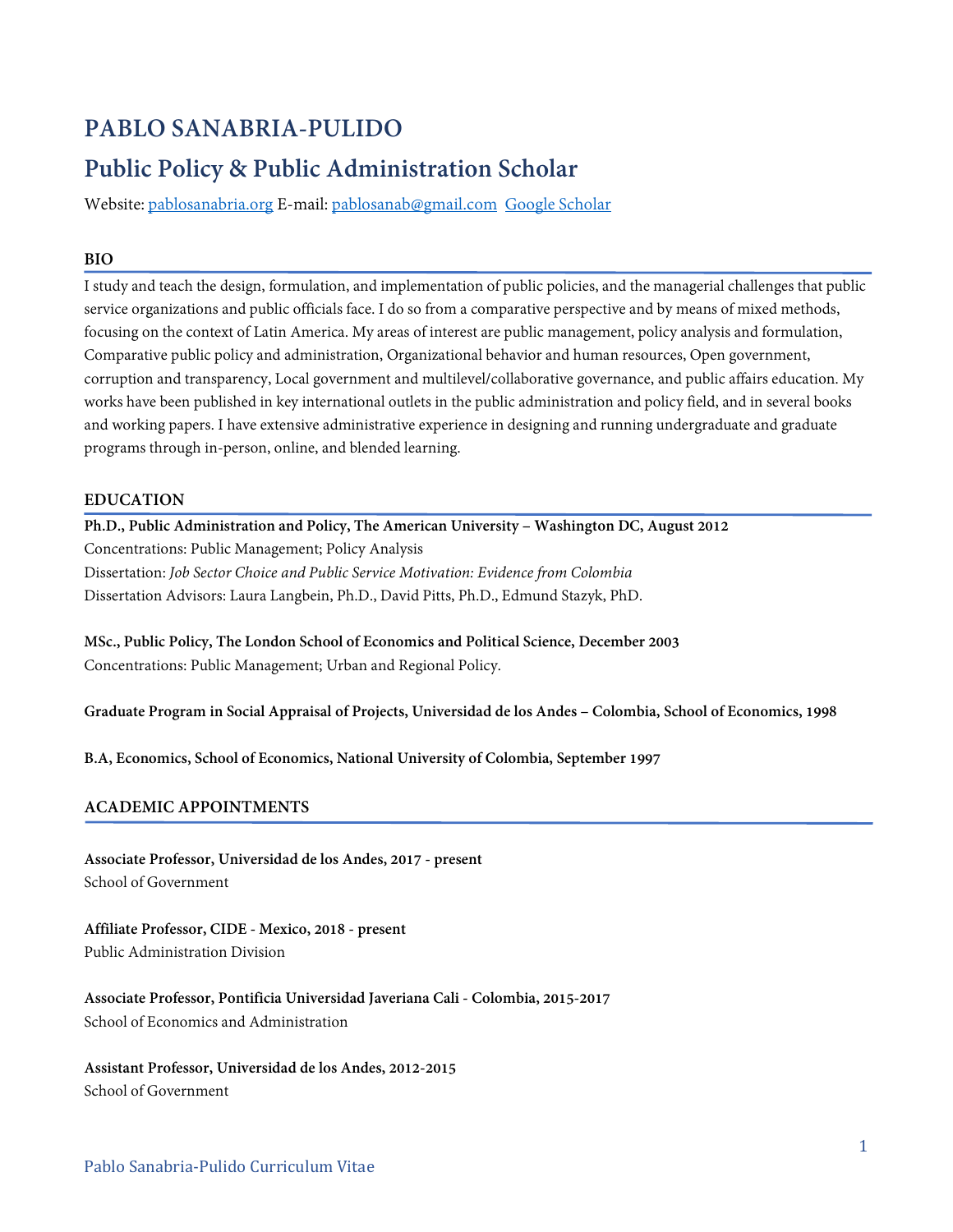**Teaching and Research Assistant, American University, 2009-2012** School of Public Affairs

**Associate Professor, Universidad Icesi - Colombia, 2006-2012** School of Economics and Administration

**Teaching and Research Assistant, Universidad de los Andes, 1997-2001, 2003-2004** School of Economics, Center of Studies for Economic Development - CEDE

## **Courses Taught:**

**Master Level (MPP, MPA, MBA, MSc Economics)**: (1) Public Policy and Policy Analysis, (2) Results-Oriented Public Management, (3) Corruption, Transparency and Open Government, (4) Human Capital Management in the Public Sector, (5) Human Resource Management and Development, (6) Organizational Analysis, (7) Social Organizations Management, (8) Policy Analysis, (9) Public Management, (10) The Politics of Public Policy, (11) Program Evaluation, (12) Microeconomics, (13) Macroeconomics, (14) Management and Strategic Analysis, (15) Economics of the Organization, (16) Territorial Development and Public Policy

**Undergraduate Level (BA in Government and Public Affairs, BA in Economics, BA in Management)**: (1) Introduction to Public Management, (2) Public Policy Analysis, (3) Introduction to Government, (4) Organizations, (5) Introduction to Public Management, (6) Policy Analysis, (7) Introduction to Government, (8) Introduction to Economics, (9) Public Policy and Administration, (10) Policy Analysis, (11) Management of Public Organizations, (12) Microeconomic Analysis, (13) Corruption, Transparency and Open Government, (14) Transformations of Colombia's Public Administration.

#### **PROFESSIONAL AND ADMINISTRATIVE EXPERIENCE**

**Universidad de los Andes, 2017 - 2022** School of Government Director of Graduate Programs

**Pontificia Universidad Javeriana Cali, 2015-2017** School of Economics and Administration Chair Department of Organizational Management

#### **Universidad Icesi, 2006-2012**

Director of the undergraduate program in Economics and Public Policy, 2007-2009 Director Observatory of Public Policy, 2006 to 2009

**Tecnoquimicas (Pharmaceutical Company), 2003-2007** Associate of Government and Regulatory Affairs Assistant to the Vice-Presidency

**National Planning Department of the Republic of Colombia, 2000-2002** Advisor to the Directorate of Entrepreneurial Development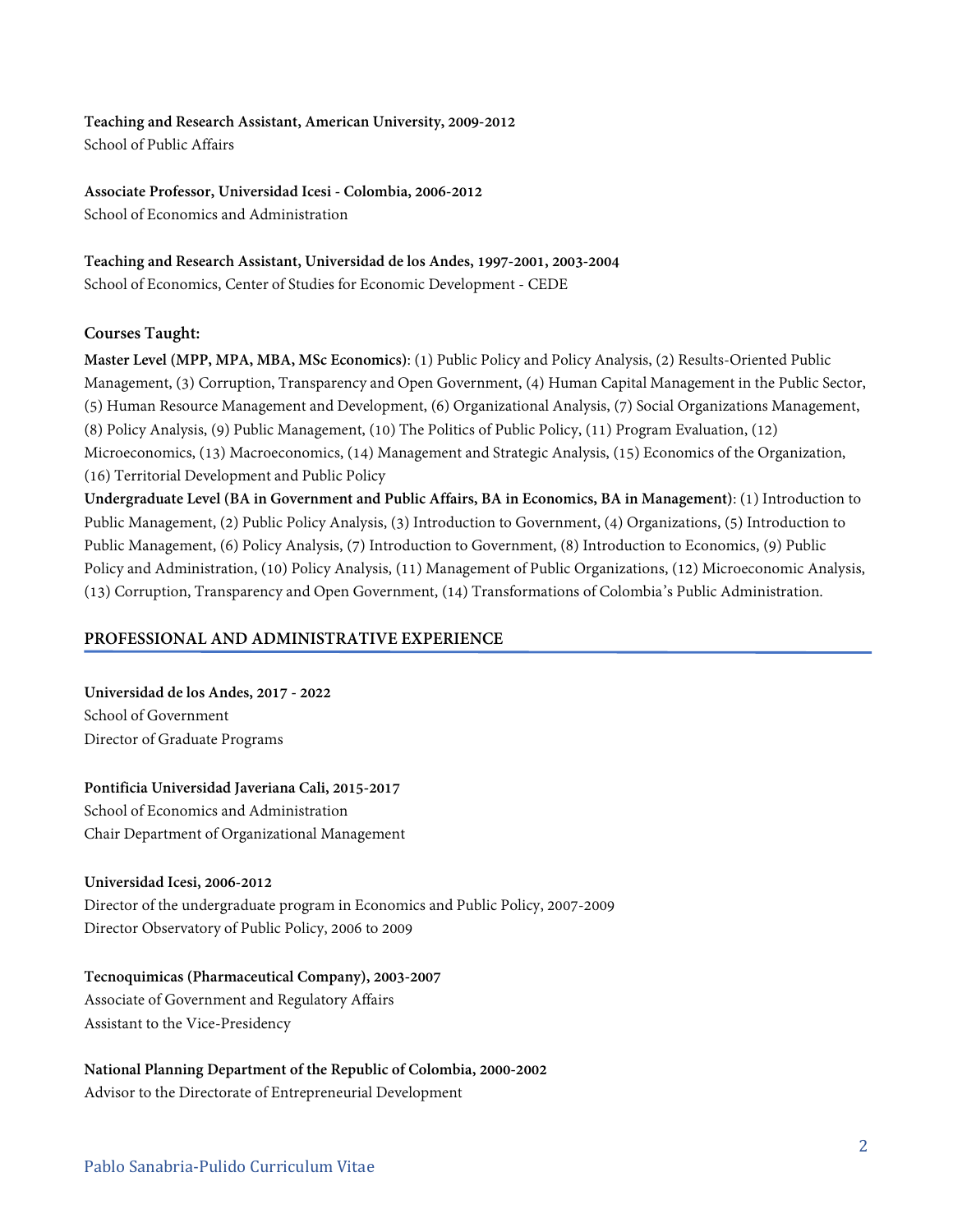#### **Corporación Excelencia en la Justicia, 1998-2000**

Economic Researcher and Journal Editor

## **PUBLICATIONS**

#### **Journal Articles**

- (15) Moloney, K., Sanabria‐Pulido, P., & Demircioglu, M. (2022) [Interrogating Public Administration's Hegemonic](https://onlinelibrary.wiley.com/doi/10.1111/puar.13512)  [Embrace: Representative Bureaucracy, Methodological Whiteness, and Exclusion of the Non‐West.](https://onlinelibrary.wiley.com/doi/10.1111/puar.13512) *Public Administration Review.* https://doi.org/10.1111/puar.13512
- (14) Sanabria-Pulido, P. & Pliscoff, C. (2022) [A crowding-out of public values? Managerialism vs. Weberian values in](https://www.tandfonline.com/doi/abs/10.1080/23276665.2022.2076135?src=&journalCode=rapa20)  [public sector reform in Latin America.](https://www.tandfonline.com/doi/abs/10.1080/23276665.2022.2076135?src=&journalCode=rapa20) *Asia-Pacific Journal of Public Administration*. DOI: 10.1080/23276665.2022.2076135
- (13) Sanabria-Pulido, P. & Leyva, S. (2022): [A patchwork quilt of public administration models without early](https://www.tandfonline.com/eprint/XQCVBX73ITSGUCH3HCCX/full?target=10.1080/14719037.2022.2054227)  [weberianism? Public management reforms in Colombia since the 1980s,](https://www.tandfonline.com/eprint/XQCVBX73ITSGUCH3HCCX/full?target=10.1080/14719037.2022.2054227) *Public Management Review*, DOI: 10.1080/14719037.2022.2054227.
- (12) Careaga, M. & Sanabria-Pulido, P. (2021) [Use of active learning strategies in public affairs education: Advances and](https://journals.sagepub.com/doi/abs/10.1177/01447394211004992?journalCode=tpaa)  [lessons from the scholarship and the practice.](https://journals.sagepub.com/doi/abs/10.1177/01447394211004992?journalCode=tpaa) *Teaching Public Administration* (ISSN 0144-7394) 40:1. 95-119.
- (11) Bello-Gomez, R & Sanabria-Pulido, P. (2021[\) The costs and benefits of duality: Colombia's decentralization and the](http://bibliotecadigital.fgv.br/ojs/index.php/rap/article/view/82801)  [response to the COVID-19 pandemic.](http://bibliotecadigital.fgv.br/ojs/index.php/rap/article/view/82801) *Brazilian Journal of Public Administration*. 55 (1), 165-179.
- (10) Ramírez de la Cruz, E., Sanabria-Pulido, P., Grin, E., Cravacuore, D. and Orellana, A (2020) [The transactions costs of](https://onlinelibrary.wiley.com/doi/epdf/10.1111/puar.13259)  [the government's response to the Covid-19 in Latin America.](https://onlinelibrary.wiley.com/doi/epdf/10.1111/puar.13259) *Public Administration Review*. 80:4. 683-695.
- (9) Rodas-Gaiter, A. & Sanabria-Pulido, P. (2020). [Management, Goal Alignment, and Performance Assessment](https://vgmu.hse.ru/en/2020--5/381717001.html#employment1)  [Legitimacy: Evidence from the Colombian Public Sector.](https://vgmu.hse.ru/en/2020--5/381717001.html#employment1) *Public Administration Issues*. 5. 81–104
- (8) Telch, F. & Sanabria, P. (2018[\) Analysis of the perceptions about the organizational environment in Colombia's Public](https://orb.binghamton.edu/cgi/viewcontent.cgi?article=1039&context=gobernar)  [Sector.](https://orb.binghamton.edu/cgi/viewcontent.cgi?article=1039&context=gobernar) *Gobernar: The Journal of Latin American Public Policy and Governance*. 2:1. 15-32.
- (7) Sanabria-Pulido, P. (2018) [Public Service Motivation and Job Sector Choice: Evidence from a](http://www.tandfonline.com/doi/abs/10.1080/01900692.2017.1320409) Developing Country. *International Journal of Public Administration.* 41 (13). 1107-1118.
- (6) Langbein, L. & P. Sanabria-Pulido (2017[\) Independent Professional Bureaucracies and Street-Level Bribery: Comparing](https://www.tandfonline.com/doi/abs/10.1080/13876988.2016.1252501)  [Changes in Civil Service Law and Implementation in Latin America,](https://www.tandfonline.com/doi/abs/10.1080/13876988.2016.1252501) *Journal of Comparative Policy Analysis: Research and Practice*, 19:5, 435-451
- (5) Sanabria-Pulido, P., N. Rubaii & G. Purón. (2016[\) Public Affairs Education in Latin America: Emulation or Identity?](http://www.sciencedirect.com/science/article/pii/S1449403516300613) *Policy & Society*
- (4) García, P. y P. Sanabria-Pulido. (2016) Visiones críticas sobre el Estado [en la antropología y la administración pública:](http://revistas.javeriana.edu.co/index.php/univhumanistica/article/view/16612/13300)  [miradas al vaivén.](http://revistas.javeriana.edu.co/index.php/univhumanistica/article/view/16612/13300) *Universitas Humanística*. 82:82. 17-47.
- (3) Sanabria, P. (2015) [Decentralization and Intergovernmental Relations in Colombia: Topics for a State Still in Quest of](http://lacc.fiu.edu/hemisphere/hemisphere-summer-2015.pdf)  [Structure and Capacity.](http://lacc.fiu.edu/hemisphere/hemisphere-summer-2015.pdf) *Hemisphere* (ISSN 08983038) Florida International University (FIU).
- (2) Langbein L. & P. Sanabria-Pulido (2013) [The Shape of Corruption: Colombia as a Case Study](http://www.tandfonline.com/doi/abs/10.1080/00220388.2013.800858#.VTVou1y4mi4) *Journal of Development Studies* 49 (11), 1-1513.
- (1) Sanabria, P., y Solano, N. (2008[\) Seguimiento a las Finanzas Públicas del Valle del Cauca 2004-2006,](http://www.banrep.gov.co/docum/Lectura_finanzas/pdf/2007_26.pdf) *Informe de Coyuntura Económica Regional ICER– Valle del Cauca*, Julio de 2008. pp.67-90 Banco de La República – DANE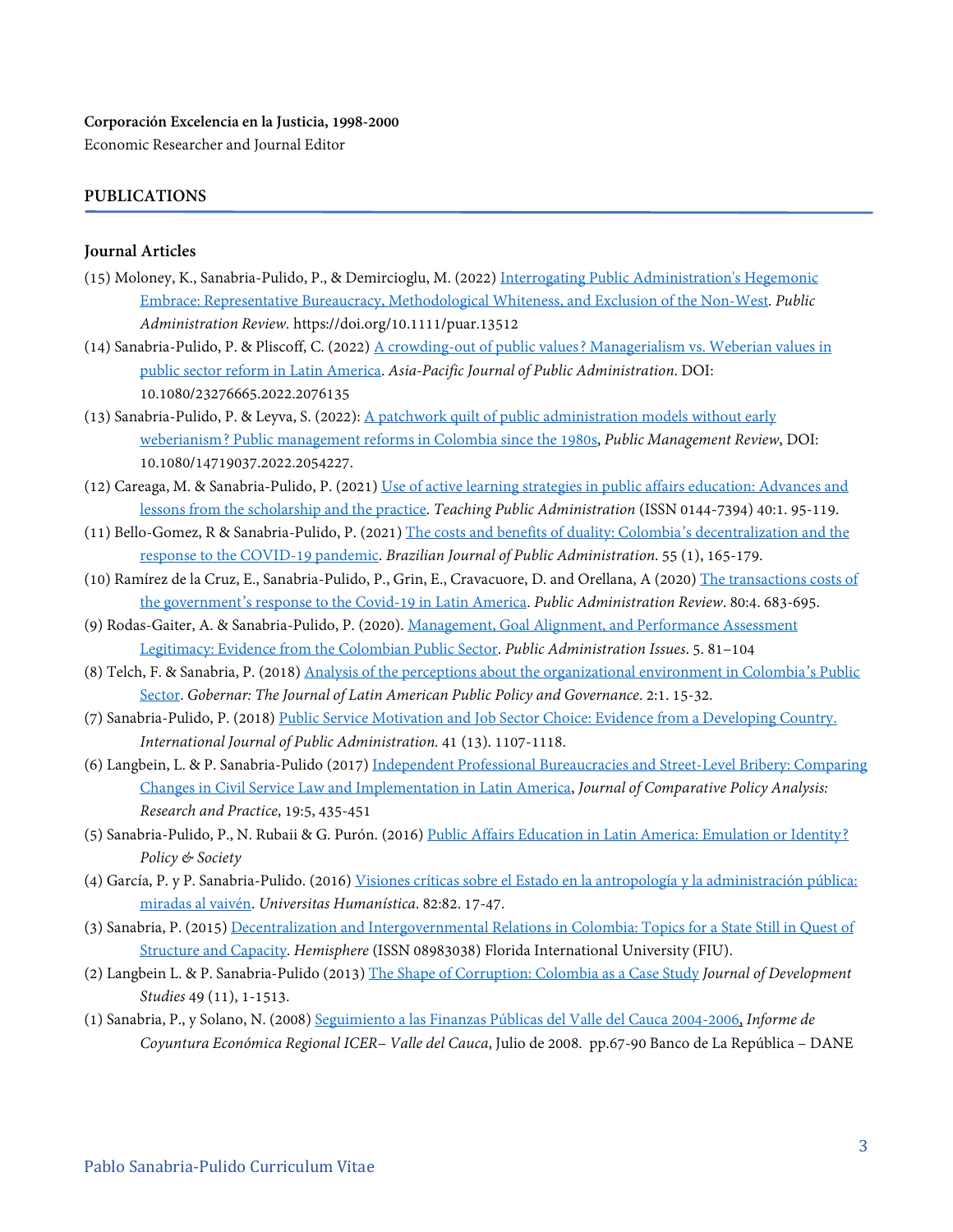#### **Books**

- (8) Sanabria-Pulido, P. & Rubaii, N. (2022[\) El Análisis de las Políticas Públicas en Colombia.](https://tienda.uniandes.edu.co/es/libros/libros-ediciones-uniandes-1/escuela-de-gobierno/an%C3%A1lisis-de-las-pol%C3%ADticas-p%C3%BAblicas-detail) Bogotá D.C., Ediciones Uniandes.
- (7) Sanabria-Pulido, P. & Guzmán Botero, A. (Eds.) (2021) *[Políticas Públicas, Valor Público y Gobernanza Colaborativa. El](https://gobierno.uniandes.edu.co/es/publicaciones/libros/politicas-publicas-valor-publico-y-gobernanza-colaborativa)  [Caso de la Caja Colombiana de Subsidio Familiar](https://gobierno.uniandes.edu.co/es/publicaciones/libros/politicas-publicas-valor-publico-y-gobernanza-colaborativa)*. (ISBN 978-958-798-098-1) Ediciones Uniandes.
- (6) Sanabria, P. & Rubaii, N. (Eds) (2020) *[Policy Analysis in Colombia](https://policy.bristoluniversitypress.co.uk/policy-analysis-in-colombia)*. International Library of Policy Analysis. Bristol, UK: Policy Press - Bristol University Press.
- (5) Rodríguez E, Sanabria-Pulido, P. (Eds.) (2020) *[Cali Distrito Especial. Políticas públicas, ordenamiento territorial y](https://www.icesi.edu.co/editorial/cali-distrito-especial/)  [descentralizació](https://www.icesi.edu.co/editorial/cali-distrito-especial/)*n. Ediciones Uniandes – Editorial Icesi (ISBN 978-958-5415-71-3) Colombia.
- (4) Sanabria P. & E. Rodríguez. (Eds) (2017) *[Transformar lo público. Perspectivas de la Reforma Administrativa de Santiago](http://repository.icesi.edu.co/biblioteca_digital/bitstream/10906/83541/1/sanabria_transformar_publico_2017.pdf)  [de Cali de 2016](http://repository.icesi.edu.co/biblioteca_digital/bitstream/10906/83541/1/sanabria_transformar_publico_2017.pdf)*. (ISBN 978-958-8936-31-4) Cali: Editorial Universidad Icesi.
- (3) Sanabria, P. (Comp.) (2016) *[De la Recomendación a la Acción: Cómo poner en Marcha un modelo de Gestión Estratégica](https://egob.uniandes.edu.co/index.php/en/component/abook/book/2-libros/112-de-la-recomendacion-a-la-accion-como-poner-en-marcha-un-modelo-de-gestion-estrategica-del-talento-humano-para-el-sector-publico-colombiano)  [del Talento Humano para el Sector Público Colombiano](https://egob.uniandes.edu.co/index.php/en/component/abook/book/2-libros/112-de-la-recomendacion-a-la-accion-como-poner-en-marcha-un-modelo-de-gestion-estrategica-del-talento-humano-para-el-sector-publico-colombiano)*. (ISBN 978-958-774-318-0) Bogotá: Ediciones Uniandes.
- (2) Sanabria, P. (Coord.) (2015) *[Avances y Retos de la Evaluación de Políticas Públicas en Gobiernos Subnacionales.](http://www.clear-la.org/home/wp-content/uploads/2015/10/Avances-y-retos-de-la-evaluacion-de-politi-cas-publicas-en-gobiernos-subnacionales.pdf)* México DF: Centro CLEAR para América Latina. Centro de Investigación y Docencia Económica CIDE. Red Interamericana de Educación en Administración Pública INPAE.
- (1) Sanabria, P. (Ed.) (2015) *[Gestión del Talento Humano en el Sector Público: Estado del Arte, Diagnóstico y](https://egob.uniandes.edu.co/index.php/es/component/abook/book/2-libros/90-gestion-estrategica-del-talento-humano-en-el-sector-publico-estado-del-arte-diagnostico-y-recomendaciones-para-el-caso-colombiano)  [Recomendaciones para el Caso Colombiano](https://egob.uniandes.edu.co/index.php/es/component/abook/book/2-libros/90-gestion-estrategica-del-talento-humano-en-el-sector-publico-estado-del-arte-diagnostico-y-recomendaciones-para-el-caso-colombiano)*. (ISBN 978-958-774-160-5) Bogotá: Ediciones Uniandes.

#### **Refereed Book Chapters**

- (29) Gomes, R; Sanabria-Pulido, P., Pliscoff, C. & Teixeira, M. (2022) Public affairs education in Latin America and the shape of the State: the cases of Brazil, Chile, and Colombia. In: Bottom, K., Diamond, J. Dunnin, P., & Elliot, I. , (2022) *[Handbook of Teaching Public Administration](https://www.e-elgar.com/shop/usd/handbook-of-teaching-public-administration-9781800375680.html)*. Edward Elgar Publishing.
- (28) Sanabria-Pulido, P., & Pliscoff, C. (2022[\) What do we know yet about public service motivation in Latin America? A](https://www.e-elgar.com/shop/usd/research-handbook-on-motivation-in-public-administration-9781789906790.html)  [review of the evolution of empirical research.](https://www.e-elgar.com/shop/usd/research-handbook-on-motivation-in-public-administration-9781789906790.html) In: Stazyk, E., & Davis, R. (2022) Research Handbook on Motivation in Public Administration. 89-104. Edward Elgar.
- (27) Sanabria-Pulido, P., & Avellaneda, C. N. (2021) [The anti-corruption agency and its policy role in Colombia:](https://www.taylorfrancis.com/chapters/edit/10.4324/9781003147886-7/anti-corruption-agency-policy-role-colombia-pablo-sanabria-pulido-claudia-avellaneda)  [Improvement in institutional capacity or political symbolism?](https://www.taylorfrancis.com/chapters/edit/10.4324/9781003147886-7/anti-corruption-agency-policy-role-colombia-pablo-sanabria-pulido-claudia-avellaneda) In: The Politics of Anti-Corruption Agencies in Latin America. 92-107. Routledge.
- (26) Sanabria-Pulido P., Velasquez-Ospina M. (2021) [Public Administration, Institutional Capacity and Internal Conflict](https://link.springer.com/chapter/10.1007/978-3-030-74966-8_16)  [in Colombia: An Intertwined Relationship.](https://link.springer.com/chapter/10.1007/978-3-030-74966-8_16) In: Nemec J., Reddy P.S. (eds) *Public Administration in Conflict Affected Countries.* 347-368. Governance and Public Management. Palgrave Macmillan, Cham.
- (25) Sanabria-Pulido, P., Guzmán, A. & Duarte, H. (2021) Gobernanza Colaborativa y Valor Compartido. In: Sanabria-Pulido, P & Guzman, A. (2021*) Políticas Públicas, Valor Público y Gobernanza Colaborativa. El Caso de la Caja Colombiana de Subsidio Familiar.* (ISBN 978-958-798-098-1). 150-201. Ediciones Uniandes.
- (24) Sanabria-Pulido, P & Guzmán, A. (2021) Creación de Valor Público y Rol en Políticas Públicas. In: Sanabria-Pulido, P & Guzman, A. (2021*) Políticas Públicas, Valor Público y Gobernanza Colaborativa. El Caso de la Caja Colombiana de Subsidio Familiar.* (ISBN 978-958-798-098-1). 92-149. Ediciones Uniandes.
- (23) Sanabria-Pulido, P & Duarte, H. (2021) ¿Una organización Privada de Servicio Público? Aplicación del Concepto de *Publicness*. In: Sanabria-Pulido, P & Guzman, A. (2021*) Políticas Públicas, Valor Público y Gobernanza Colaborativa. El Caso de la Caja Colombiana de Subsidio Familiar.* (ISBN 978-958-798-098-1). 54-91. Ediciones Uniandes.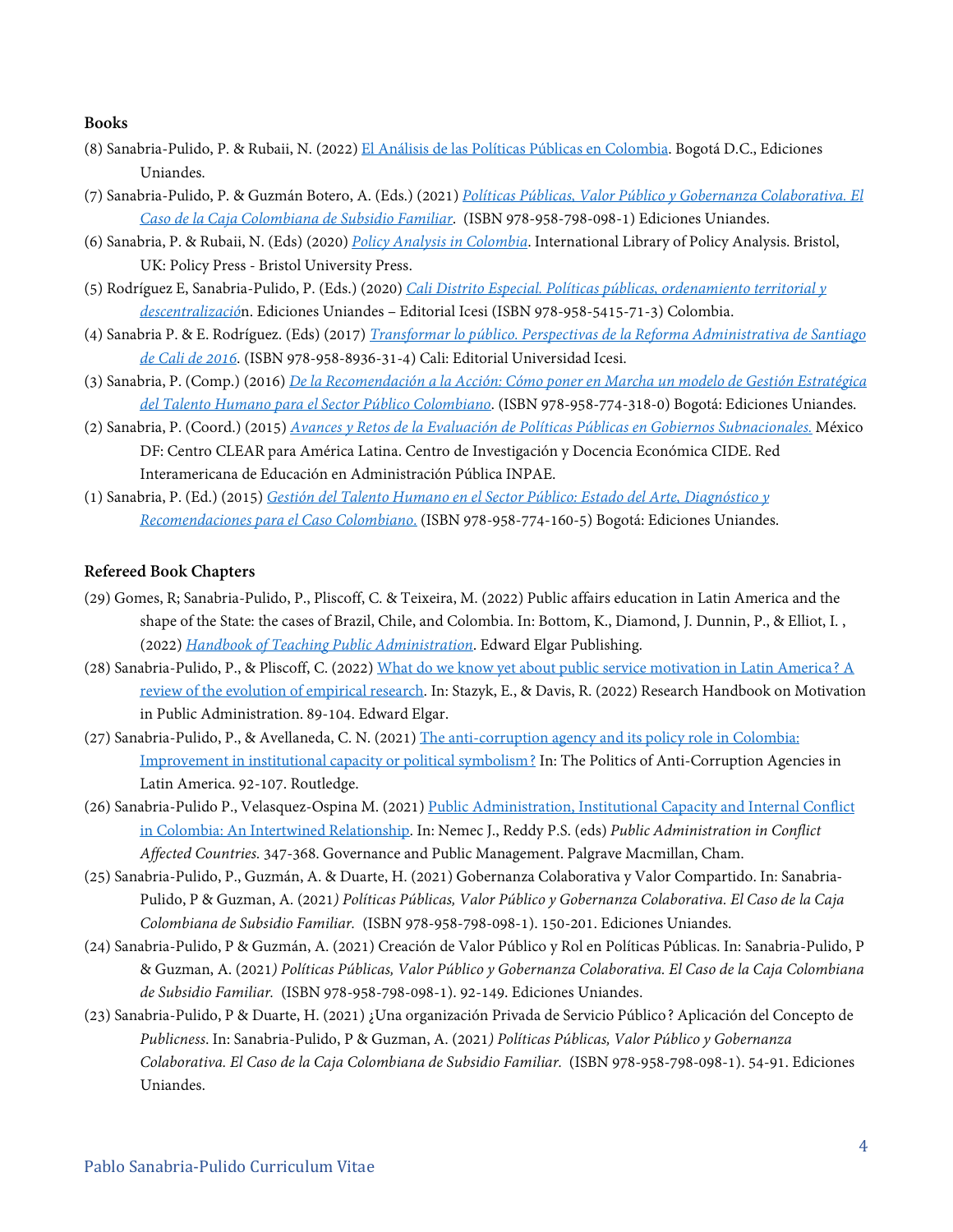- (22) Gómez, J., Guzman, A., Duarte Hernán & Sanabria, P (2021) Las Cajas de Compensación Familiar como Actores de la Política de Protección Social en Colombia. In: Sanabria-Pulido, P & Guzman, A. (2021*) Políticas Públicas, Valor Público y Gobernanza Colaborativa. El Caso de la Caja Colombiana de Subsidio Familiar.* (ISBN 978-958-798- 098-1). 2-37. Ediciones Uniandes.
- (21) Covilla, J. & Sanabria-Pulido, P. (2021) Esquema híbrido de relaciones intergubernamentales para responder a la pandemia en Colombia. In: Nader, E. & Fuchs, M. (2021) *Covid-19 y Estados en acción: un estudio constitucional comparado entre países federales y no federales*. Konrad-Adenauer Stiftung. 211-243.
- (20) Sanabria P., Bello-Gómez R.A. (2020) [Public Sector Reform and Perceptions of Public Servants: An International](https://link.springer.com/referenceworkentry/10.1007/978-3-030-03008-7_89-1)  [Longitudinal Review.](https://link.springer.com/referenceworkentry/10.1007/978-3-030-03008-7_89-1) In: Sullivan H., Dickinson H., Henderson H. (eds) *The Palgrave Handbook of the Public Servant*. Palgrave Macmillan, Cham. https://doi.org/10.1007/978-3-030-03008-7\_89-1
- (19) Sanabria-Pulido, P, Alonso, Daniel. (2020) Descentralización, Desconcentración, Asociatividad y Gobernanza Multinivel en Cali Distrito Especial. In: Rodríguez E, Sanabria-Pulido, P. (2020) *[Cali Distrito Especial. Políticas](https://www.icesi.edu.co/editorial/cali-distrito-especial/)  [públicas, ordenamiento territorial y descentralizació](https://www.icesi.edu.co/editorial/cali-distrito-especial/)*n. Ediciones Uniandes – Editorial Icesi (ISBN 978-958-5415- 71-3) Colombia.
- (18) Sanabria-Pulido, P, Rodríguez E. (2020) Cali Distrito Especial: ¿Una nueva arquitectura para una gestión pública local efectiva y conectada con el ciudadano en el territorio. In: (19) Rodríguez E, Sanabria-Pulido, P. (2020) *[Cali](https://www.icesi.edu.co/editorial/cali-distrito-especial/)  [Distrito Especial. Políticas públicas, ordenamiento territorial y descentralizació](https://www.icesi.edu.co/editorial/cali-distrito-especial/)*n. Ediciones Uniandes – Editorial Icesi (ISBN 978-958-5415-71-3) Colombia.
- (17) Rubaii N, Sanabria-Pulido, P. (2020[\) Evolution of policy analysis as a field of study and instruction in Colombia.](https://policy.bristoluniversitypress.co.uk/policy-analysis-in-colombia) In: Sanabria-Pulido, P. & Rubaii, N. (2020) *Policy Analysis in Colombia* (ISBN 978-1447347712) pp. 31-46. Policy Press - Bristol University Press
- (16) Leyva S, Sanabria-Pulido, P, Rodríguez E. (2020[\) Metropolitan governance and policy analysis in Colombia.](https://policy.bristoluniversitypress.co.uk/policy-analysis-in-colombia) *Policy Analysis in Colombia* (ISBN 978-1447347712) pp. 113-134. Policy Press - Bristol University Press
- (15) Sanabria-Pulido, P, Rubaii N, Guzman A. (2020[\) The policy analysis movement in Colombia: The state of the art.](https://policy.bristoluniversitypress.co.uk/policy-analysis-in-colombia)  *Policy Analysis in Colombia* (ISBN 978-1447347712) pp. 11-30. Policy Press - Bristol University Press
- (14) Sanabria, P. (2019)[. Las Capacidades Institucionales de los Municipios Colombianos.](https://pablosanabria.files.wordpress.com/2020/11/sanabria-2019-e28093-las-capacidades-institucionales-de-los-municipios-colombianos.pdf) En: Grin, Eduardo y Carrera-Hernández, Ady y Abrucio, Fernando. *Capacidades Estatales en Gobiernos Locales Iberoamericanos. Actualidad, Brechas y Perspectivas*. ISBN 978-85-225-2192-0) Sao Paulo: Editora FGV, Fundação Getulio Vargas.
- (13) Sanabria, P. (2017[\) Construcción de Gobernabilidad y Capacidad Institucional para la Renovación Urbana: Análisis](http://siare.clad.org/fulltext/0086203.pdf)  [del Modelo de Gobernanza y Descentralización de Medellín](http://siare.clad.org/fulltext/0086203.pdf)*.* En: Grin, E., Hernandez, J., y Abrucio, F. (2017) *El Gobierno de las Ciudades: Análisis de los Modelos de Gobernanza y Descentralización de las Metrópolis Latinoamericanas.* Fundação Getulio Vargas FGV Editora Brasil, Universidad Autónoma de Chile. Consejo Latinoamericano de Administración para el Desarrollo - CLAD.
- (12) Sanabria, P y Astudillo, M. (2016) A Modo de Introducción y Recordatorio: Recomendaciones y Lineamientos para la Formulación de un Modelo de Gestión Estratégica del Talento Humano en el Sector Público Colombiano. En: Sanabria, P. (Comp.) (2016) *[De la Recomendación a la Acción: Cómo poner en Marcha un modelo de Gestión](https://egob.uniandes.edu.co/index.php/en/component/abook/book/2-libros/112-de-la-recomendacion-a-la-accion-como-poner-en-marcha-un-modelo-de-gestion-estrategica-del-talento-humano-para-el-sector-publico-colombiano)  [Estratégica del Talento Humano para el Sector Público Colombiano](https://egob.uniandes.edu.co/index.php/en/component/abook/book/2-libros/112-de-la-recomendacion-a-la-accion-como-poner-en-marcha-un-modelo-de-gestion-estrategica-del-talento-humano-para-el-sector-publico-colombiano)*. (ISBN 978-958-774-318-0) pp. 61-82. Bogotá: Ediciones Uniandes.
- (11) Cuellar, P., Sanabria, P y Astudillo, M. (2016) Lecciones de Pilotos que Potencian las Capacidades de las Entidades para la Puesta en Marcha de Mejoras en la Gestión Estratégica del Talento Humano. En: Sanabria, P. (Comp.) (2016) *[De la Recomendación a la Acción: Cómo poner en Marcha un modelo de Gestión Estratégica del Talento](https://egob.uniandes.edu.co/index.php/en/component/abook/book/2-libros/112-de-la-recomendacion-a-la-accion-como-poner-en-marcha-un-modelo-de-gestion-estrategica-del-talento-humano-para-el-sector-publico-colombiano)  [Humano para el Sector Público Colombiano](https://egob.uniandes.edu.co/index.php/en/component/abook/book/2-libros/112-de-la-recomendacion-a-la-accion-como-poner-en-marcha-un-modelo-de-gestion-estrategica-del-talento-humano-para-el-sector-publico-colombiano)*. (ISBN 978-958-774-318-0) pp. 83-112. Bogotá: Ediciones Uniandes.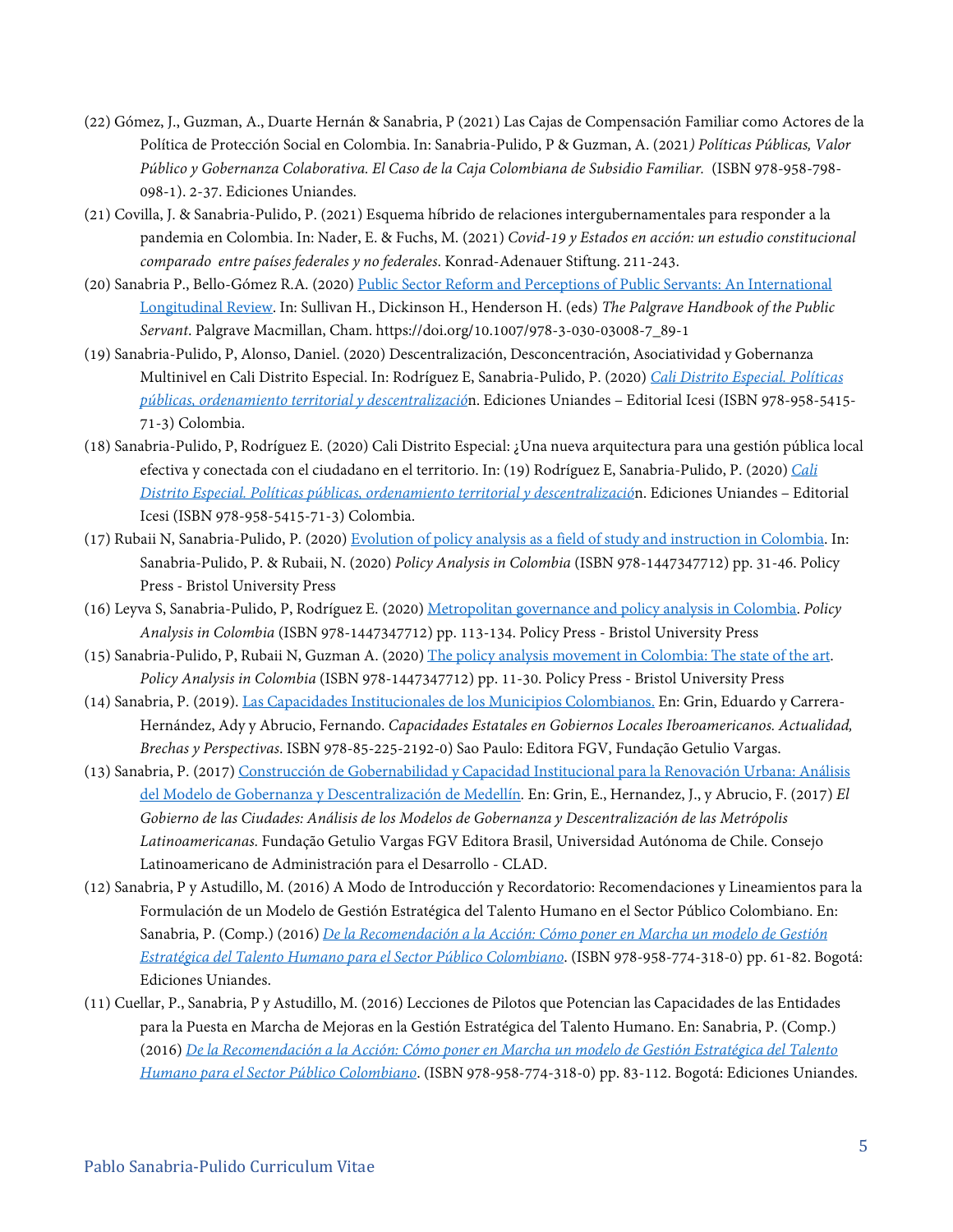- (10) Sanabria, P., Astudillo, M., Rodas, A., y Cuellar, P. (2016) Lineamientos para la Implementación de un Modelo de Gestión del Talento Humano en el Sector Público Colombiano. En: Sanabria, P. (Comp.) (2016) *[De la](https://egob.uniandes.edu.co/index.php/en/component/abook/book/2-libros/112-de-la-recomendacion-a-la-accion-como-poner-en-marcha-un-modelo-de-gestion-estrategica-del-talento-humano-para-el-sector-publico-colombiano)  [Recomendación a la Acción: Cómo poner en Marcha un modelo de Gestión Estratégica del Talento Humano para el](https://egob.uniandes.edu.co/index.php/en/component/abook/book/2-libros/112-de-la-recomendacion-a-la-accion-como-poner-en-marcha-un-modelo-de-gestion-estrategica-del-talento-humano-para-el-sector-publico-colombiano)  [Sector Público Colombiano](https://egob.uniandes.edu.co/index.php/en/component/abook/book/2-libros/112-de-la-recomendacion-a-la-accion-como-poner-en-marcha-un-modelo-de-gestion-estrategica-del-talento-humano-para-el-sector-publico-colombiano)*. (ISBN 978-958-774-318-0) pp. 145-172. Bogotá: Ediciones Uniandes.
- (9) Sanabria, P., Rodas, A., Estrada, S., González, J. y Cuellar, P. (2016) Lineamientos para el Seguimiento, Monitoreo y Evaluación de la Implementación de un Modelo de Gestión del Talento Humano en el Sector Público Colombiano. En: Sanabria, P. (Comp.) (2016) *[De la Recomendación a la Acción: Cómo poner en Marcha un](https://egob.uniandes.edu.co/index.php/en/component/abook/book/2-libros/112-de-la-recomendacion-a-la-accion-como-poner-en-marcha-un-modelo-de-gestion-estrategica-del-talento-humano-para-el-sector-publico-colombiano)  [modelo de Gestión Estratégica del Talento Humano para el Sector Público Colombiano](https://egob.uniandes.edu.co/index.php/en/component/abook/book/2-libros/112-de-la-recomendacion-a-la-accion-como-poner-en-marcha-un-modelo-de-gestion-estrategica-del-talento-humano-para-el-sector-publico-colombiano)*. (ISBN 978-958-774-318-0) pp. 173-208. Bogotá: Ediciones Uniandes.
- (8) Sanabria, P., (2016) A Modo de Conclusión: Lecciones a partir de un Proyecto de Investigación para la Formulación de Lineamientos de Política Pública. En: Sanabria, P. (Comp.) (2016) *[De la Recomendación a la Acción: Cómo poner](https://egob.uniandes.edu.co/index.php/en/component/abook/book/2-libros/112-de-la-recomendacion-a-la-accion-como-poner-en-marcha-un-modelo-de-gestion-estrategica-del-talento-humano-para-el-sector-publico-colombiano)  [en Marcha un modelo de Gestión Estratégica del Talento Humano para el Sector Público Colombiano](https://egob.uniandes.edu.co/index.php/en/component/abook/book/2-libros/112-de-la-recomendacion-a-la-accion-como-poner-en-marcha-un-modelo-de-gestion-estrategica-del-talento-humano-para-el-sector-publico-colombiano)*. (ISBN 978- 958-774-318-0) pp. 245-260. Bogotá: Ediciones Uniandes.
- (7) Sanabria, P. (2015) Estado del Arte de la Gestión Estratégica del Talento Humano en el Sector Público: Teoría y Prácticas. En: Sanabria, P. (Comp.) (2015) *[Gestión del Talento Humano en el Sector Público:](https://egob.uniandes.edu.co/index.php/es/component/abook/book/2-libros/90-gestion-estrategica-del-talento-humano-en-el-sector-publico-estado-del-arte-diagnostico-y-recomendaciones-para-el-caso-colombiano) Estado del Arte, [Diagnóstico y Recomendaciones para el Caso Colombiano](https://egob.uniandes.edu.co/index.php/es/component/abook/book/2-libros/90-gestion-estrategica-del-talento-humano-en-el-sector-publico-estado-del-arte-diagnostico-y-recomendaciones-para-el-caso-colombiano)*. (ISBN 978-958-774-160-5) pp. 23-60. Bogotá: Ediciones Uniandes.
- (6) Sanabria, P., Telch, F., Rodas A., Astudillo, M. y Estrada, S. (2015) Lineamientos para una Política de Talento Humano en el Sector Público Colombiano. Para Servir Mejor al País: Cómo Hacer Estratégica la Gestión del Talento Humano en las Organizaciones Públicas Colombianas. En: Sanabria, P. (Comp.) (2015) *[Gestión del Talento](https://egob.uniandes.edu.co/index.php/es/component/abook/book/2-libros/90-gestion-estrategica-del-talento-humano-en-el-sector-publico-estado-del-arte-diagnostico-y-recomendaciones-para-el-caso-colombiano)  [Humano en el Sector Público: Estado del Arte, Diagnóstico y Recomendaciones para el Caso Colombiano](https://egob.uniandes.edu.co/index.php/es/component/abook/book/2-libros/90-gestion-estrategica-del-talento-humano-en-el-sector-publico-estado-del-arte-diagnostico-y-recomendaciones-para-el-caso-colombiano)*. (ISBN 978-958-774-160-5) pp. 195-340. Bogotá: Ediciones Uniandes.
- (5) Sanabria, P. y Telch, F. (2015) Resultados de la Socialización de Recomendaciones a Nivel Regional. En: Sanabria, P. (Comp.) (2015) *[Gestión del Talento Humano en el Sector Público: Estado del Arte, Diagnóstico y Recomendaciones](https://egob.uniandes.edu.co/index.php/es/component/abook/book/2-libros/90-gestion-estrategica-del-talento-humano-en-el-sector-publico-estado-del-arte-diagnostico-y-recomendaciones-para-el-caso-colombiano)  [para el Caso Colombiano](https://egob.uniandes.edu.co/index.php/es/component/abook/book/2-libros/90-gestion-estrategica-del-talento-humano-en-el-sector-publico-estado-del-arte-diagnostico-y-recomendaciones-para-el-caso-colombiano)*. (ISBN 978-958-774-160-5) pp. 341-362. Bogotá: Ediciones Uniandes.
- (4) Careaga, M., P. Sanabria, y C. Caballero Argáez (2014) [¿Servidores Públicos más profesionales e íntegros vía educación](http://www.rileditores.com/#!Ense%C3%B1anza-y-aprendizaje-de-administraci%C3%B3n-y-pol%C3%ADticas-p%C3%BAblicas-en-las-Am%C3%A9ricas/c1evq/i3c041wt34)  [más profesional?.](http://www.rileditores.com/#!Ense%C3%B1anza-y-aprendizaje-de-administraci%C3%B3n-y-pol%C3%ADticas-p%C3%BAblicas-en-las-Am%C3%A9ricas/c1evq/i3c041wt34) En: Pliscoff, C. Ed. (2014). *Enseñanza y Aprendizaje de Administración y Políticas Públicas en la Américas.* (ISBN 978-956-01-0152-5) pp. 149-180. Santiago de Chile: RIL Editores.
- (3) Sanabria P. & C. Avellaneda (2014). ["The Training of Senior Civil Servants in Colombia.](https://www.palgrave.com/br/book/9781137454126)". En: Montgomery Van Wart & Annie Hondeghem (Eds). (2014) *Leadership and Culture Comparative Models of Top Civil Servant Training* (ISBN 9781137454126) pp.271-287. Palgrave Macmillan.
- (2) Sanabria, P, C. Pliscoff, R. Gomes. (2014) [E-Government Practices in South American Countries: Echoing a Global](http://www.springer.com/us/book/9781461495628)  [Trend or Really Improving Governance? The Experiences of Colombia, Chile, and Brazil.](http://www.springer.com/us/book/9781461495628) En: Gascó, M. (Ed.) (2014) *Open Government: Opportunities and Challenges for Public Governance* (ISBN 9781461495628) pp. 17-36. New York: Springer.
- (1) Stazyk, E., R. Davis, P. Sanabria & S. Pettijohn (2013) [Working in the Hollow State: Exploring the Links between Public](http://www.routledge.com/books/details/9780415836678/)  [Service Motivation, Contracting, and Collaboration.](http://www.routledge.com/books/details/9780415836678/) En: *[Dwivedi,](https://www.routledge.com/products/search?author=Yogesh%20K.%20Dwivedi) Y.[, Shareef,](https://www.routledge.com/products/search?author=Mahmud%20Shareef) M., [Pandey,](https://www.routledge.com/products/search?author=Sanjay%20K%20Pandey) S., an[d V. Kumar.](https://www.routledge.com/products/search?author=Vinod%20Kumar) Public Administration Reformation: Market Demand from Public Organizations* (ISBN 978041583667-8) pp. 124- 143.--. London: Routledge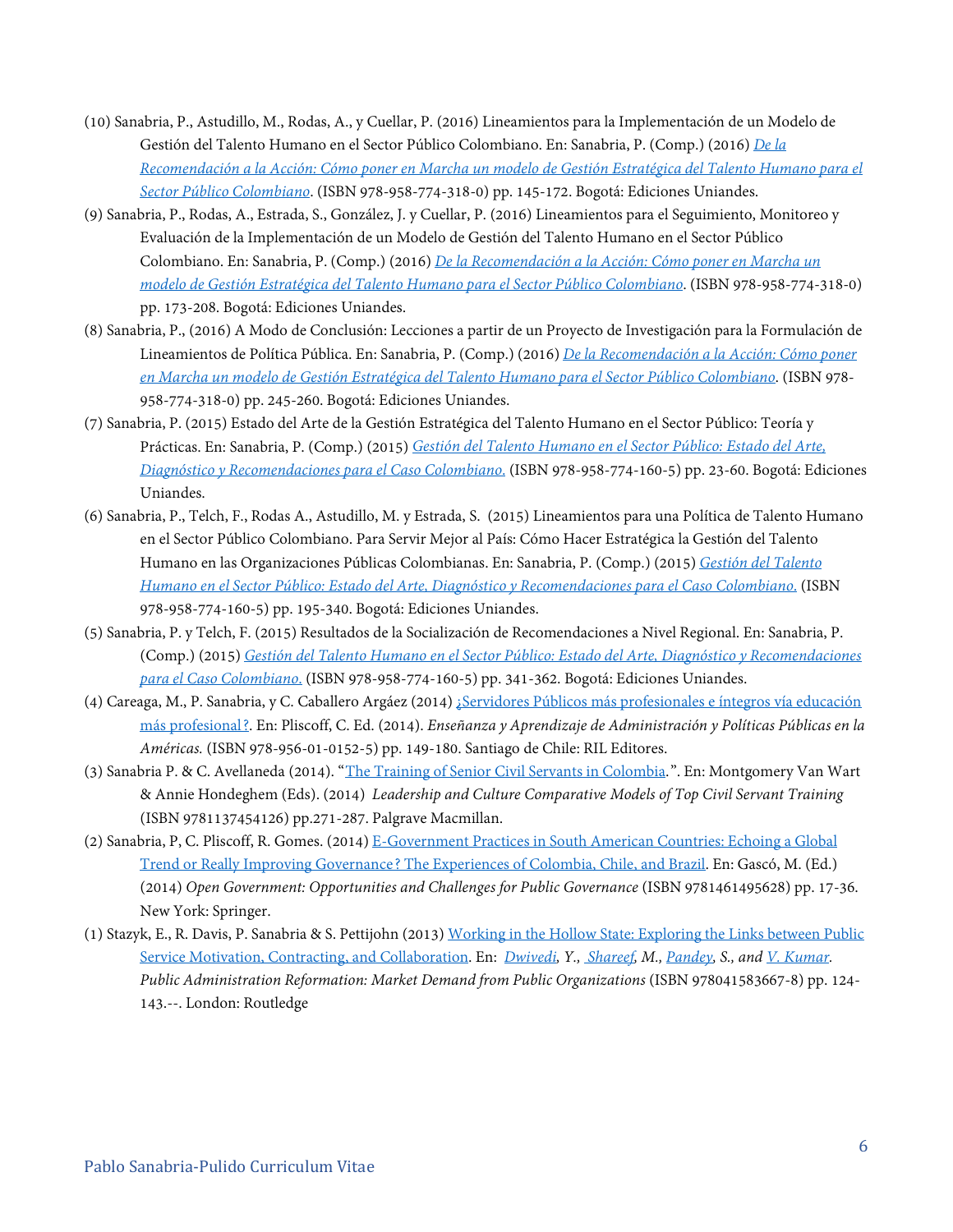#### **Working & Policy Papers**

- (19) Gomez, D. & Sanabria-Pulido, P (2022) [Los retos de hacer políticas públicas con información incompleta y en](https://gobierno.uniandes.edu.co/es/publicaciones/apuntes-de-gestion-y-politicas-publicas/apuntes-de-gestion-y-politicas-publicas-no-8)  [condiciones de emergencia.](https://gobierno.uniandes.edu.co/es/publicaciones/apuntes-de-gestion-y-politicas-publicas/apuntes-de-gestion-y-politicas-publicas-no-8) Colombia. Escuela de Gobierno Alberto Lleras Camargo. Apuntes de Gestión y Políticas Públicas, 8.
- (18) Sanabria-Pulido, P, Londoño E, Dulce O, Castro N. (2020[\) Guía General para la Reactivación Económica y Social de](https://www.asocapitales.co/nueva/2020/09/25/guia-general-para-la-reactivacion-economica-y-social-de-las-ciudades-capitales-frente-a-covid-19/)  [las Ciudades Capitales Frente a COVID-19](https://www.asocapitales.co/nueva/2020/09/25/guia-general-para-la-reactivacion-economica-y-social-de-las-ciudades-capitales-frente-a-covid-19/) – Asociación Colombiana de Ciudades Capitales ASOCAPITALES. Colombia.
- (17) Sanabria-Pulido, P. (2020) [Una prueba ácida a la capacidad de Estados, gobiernos y sociedades. Recomendaciones de](https://egob.uniandes.edu.co/es/component/abook/book/16-apuntes-de-gestion-y-politicas-publicas/165-covid-19-una-prueba-acida-a-la-capacidad-de-estados-gobiernos-y-sociedades-recomendaciones-de-gestion-y-politicas-publicas-para-una-respuesta-integral-y-coordinada)  [Gestión y Políticas Públicas para una respuesta integral coordinada.](https://egob.uniandes.edu.co/es/component/abook/book/16-apuntes-de-gestion-y-politicas-publicas/165-covid-19-una-prueba-acida-a-la-capacidad-de-estados-gobiernos-y-sociedades-recomendaciones-de-gestion-y-politicas-publicas-para-una-respuesta-integral-y-coordinada) Colombia. Escuela de Gobierno Alberto Lleras Camargo. Apuntes de Gestión y Políticas Públicas, 1.
- (16) Sanabria-Pulido, P, Guzman A. (2020[\) ¿Cómo escribir y utilizar casos de docencia en gestión pública y políticas](https://egob.uniandes.edu.co/es/component/abook/book/17-estudios-de-caso-de-docencia-y-consultoria/173-como-escribir-y-utilizar-casos-de-docencia-en-gestion-publica-y-politicas-publicas-guia-para-profesores-y-estudiantes)  [públicas? Guía para profesores y estudiantes.](https://egob.uniandes.edu.co/es/component/abook/book/17-estudios-de-caso-de-docencia-y-consultoria/173-como-escribir-y-utilizar-casos-de-docencia-en-gestion-publica-y-politicas-publicas-guia-para-profesores-y-estudiantes) Colombia. Estudios de Caso de Docencia y Consultoría. Escuela de Gobierno Alberto Lleras Camargo, 1.
- (15) Gonzalez C, Mendez P, Gonzalez J, Zuleta M, Sanabria-Pulido, P. (2020) [¿Cómo se articula el sector público para](https://egob.uniandes.edu.co/es/component/abook/book/12-documentos-de-trabajo/176-como-se-articula-el-sector-publico-para-promover-la-competitividad-e-innovacion-analisis-de-las-instancias-de-coordinacion-del-gobierno-nacional-y-propuesta-de-simplificacion-y-optimizacion)  [promover la competitividad e innovación? Análisis de las instancias de coordinación del Gobierno nacional y](https://egob.uniandes.edu.co/es/component/abook/book/12-documentos-de-trabajo/176-como-se-articula-el-sector-publico-para-promover-la-competitividad-e-innovacion-analisis-de-las-instancias-de-coordinacion-del-gobierno-nacional-y-propuesta-de-simplificacion-y-optimizacion)  [propuesta de simplificación y optimización.](https://egob.uniandes.edu.co/es/component/abook/book/12-documentos-de-trabajo/176-como-se-articula-el-sector-publico-para-promover-la-competitividad-e-innovacion-analisis-de-las-instancias-de-coordinacion-del-gobierno-nacional-y-propuesta-de-simplificacion-y-optimizacion) Colombia. Documentos de Trabajo Escuela de Gobierno Alberto Lleras Camargo, 78.
- (14) Sanabria, P (2020) [COVID-19: una prueba ácida a la capacidad de Estados, gobiernos y sociedades. Recomendaciones](ttps://egob.uniandes.edu.co/es/component/abook/book/16-apuntes-de-gestion-y-politicas-publicas/165-covid-19-una-prueba-acida-a-la-capacidad-de-estados-gobiernos-y-sociedades-recomendaciones-de-gestion-y-politicas-publicas-para-una-respuesta-integral-y-coordinada)  [de gestión y políticas públicas para una respuesta integral y coordinada.](ttps://egob.uniandes.edu.co/es/component/abook/book/16-apuntes-de-gestion-y-politicas-publicas/165-covid-19-una-prueba-acida-a-la-capacidad-de-estados-gobiernos-y-sociedades-recomendaciones-de-gestion-y-politicas-publicas-para-una-respuesta-integral-y-coordinada) Apuntes de Gestión y Políticas Públicas-No. 1. Escuela de Gobierno Universidad de los Andes.
- (13) Sanabria, P. (2019[\) ¿Cómo mejorar y racionalizar la contratación por prestación de servicios en el sector público en](https://egob.uniandes.edu.co/es/me-publicaciones/notas-de-politica/15-notas-de-politica/160-como-mejorar-y-racionalizar-la-contratacion-por-prestacion-de-servicios-en-el-sector-publico-en-colombia-una-mirada-desde-la-calidad-del-empleo)  [Colombia? Una mirada desde la calidad del empleo](https://egob.uniandes.edu.co/es/me-publicaciones/notas-de-politica/15-notas-de-politica/160-como-mejorar-y-racionalizar-la-contratacion-por-prestacion-de-servicios-en-el-sector-publico-en-colombia-una-mirada-desde-la-calidad-del-empleo) *Nota de Política No. 35.* Facultad de Economía-Escuela de Gobierno Alberto Lleras Camargo. Universidad de los Andes, Colombia. (con Maria Alejandra González y Oscar Becerra).
- (12) Sanabria-Pulido, P. (2018) [Marco Conceptual para la Gestión en Valores Públicos del Talento Humano en Bogotá -](https://pablosanabria.files.wordpress.com/2020/11/sanabria-2018-marco-conceptual-para-la-gestion-de-valores-publicos-vf-16-abr-18.pdf) Veeduría Distrital. Colombia.
- (11) Sanabria, P., J. Rincón, P. Cuéllar, M. Astudillo, A. Rodas. (2016[\) Guía de Implementación. De la recomendación a la](https://egob.uniandes.edu.co/index.php/es/component/abook/book/12-documentos-de-trabajo/94-guia-de-implementacion-de-la-recomendacion-a-la-accion-como-poner-en-marcha-un-modelo-de-gestion-estrategica-del-talento-humano-en-el-sector-publico-colombiano)  [acción: ¿Cómo poner en marcha un modelo de Gestión Estratégica del Talento Humano en el sector público](https://egob.uniandes.edu.co/index.php/es/component/abook/book/12-documentos-de-trabajo/94-guia-de-implementacion-de-la-recomendacion-a-la-accion-como-poner-en-marcha-un-modelo-de-gestion-estrategica-del-talento-humano-en-el-sector-publico-colombiano)  [colombiano?](https://egob.uniandes.edu.co/index.php/es/component/abook/book/12-documentos-de-trabajo/94-guia-de-implementacion-de-la-recomendacion-a-la-accion-como-poner-en-marcha-un-modelo-de-gestion-estrategica-del-talento-humano-en-el-sector-publico-colombiano) Documentos de Trabajo Escuela de Gobierno Alberto Lleras Camargo, 26.
- (10) Sanabria, P., A. Rodas, S. Estrada, J. González & P. Cuellar (2016[\) Guía de Evaluación. ¿Cómo evaluar la efectividad de](https://egob.uniandes.edu.co/index.php/es/component/abook/book/12-documentos-de-trabajo/95-guia-de-evaluacion-como-evaluar-la-efectividad-de-una-politica-que-busque-hacer-estrategica-la-gestion-del-talento-humano-en-el-sector-publico-colombiano)  [una política que busque hacer estratégica la Gestión del Talento Humano en el sector público colombiano?](https://egob.uniandes.edu.co/index.php/es/component/abook/book/12-documentos-de-trabajo/95-guia-de-evaluacion-como-evaluar-la-efectividad-de-una-politica-que-busque-hacer-estrategica-la-gestion-del-talento-humano-en-el-sector-publico-colombiano) Documentos de Trabajo Escuela de Gobierno Alberto Lleras Camargo, 27.
- (9) Sanabria, P., F. Telch, A. Rodas, M. Astudillo & S. Estrada. (2015) [Lineamientos Básicos para una Política de Gestión](https://egob.uniandes.edu.co/index.php/es/component/abook/book/12-documentos-de-trabajo/65-documento-de-recomendaciones-para-servir-mejor-al-pais-como-hacer-estrategica-la-gestion-del-talento-humano-en-las-organizaciones-publicas-colombianas)  [del Recurso Humano para el Contexto del Sector Público Colombiano. Para Servir Mejor al País: ¿Cómo hacer](https://egob.uniandes.edu.co/index.php/es/component/abook/book/12-documentos-de-trabajo/65-documento-de-recomendaciones-para-servir-mejor-al-pais-como-hacer-estrategica-la-gestion-del-talento-humano-en-las-organizaciones-publicas-colombianas)  [Estratégica la Gestión del Talento Humano en las Organizaciones Públicas](https://egob.uniandes.edu.co/index.php/es/component/abook/book/12-documentos-de-trabajo/65-documento-de-recomendaciones-para-servir-mejor-al-pais-como-hacer-estrategica-la-gestion-del-talento-humano-en-las-organizaciones-publicas-colombianas) Colombianas? Documentos de Trabajo Escuela de Gobierno Alberto Lleras Camargo, 18.
- (8) Sanabria, P. (2015[\) Cómo Hacer Estratégica la Gestión del Talento Humano en las Organizaciones Públicas](https://egob.uniandes.edu.co/index.php/es/me-publicaciones/notas-de-politica/15-notas-de-politica/79-como-hacer-estrategica-la-gestion-del-talento-humano-en-las-organizaciones-publicas-colombianas)  [Colombianas?](https://egob.uniandes.edu.co/index.php/es/me-publicaciones/notas-de-politica/15-notas-de-politica/79-como-hacer-estrategica-la-gestion-del-talento-humano-en-las-organizaciones-publicas-colombianas) *Nota de Política No. 21.* Facultad de Economía-Escuela de Gobierno Alberto Lleras Camargo. Universidad de los Andes, Colombia. (con Pedro Nel Ospina y Fabián Telch).
- (7) Sanabria, P. (2011)[. ¿Quién Quiere Ser Funcionario Público en Colombia?.](http://www.banrepcultural.org/blaavirtual/articulos/colfuturo/quien-quiere-ser-funcionario-publico-colombia) *Revista EGOB*. Escuela de Gobierno Alberto Lleras Camargo. Universidad de Los Andes, Bogotá. 8. Noviembre 2011.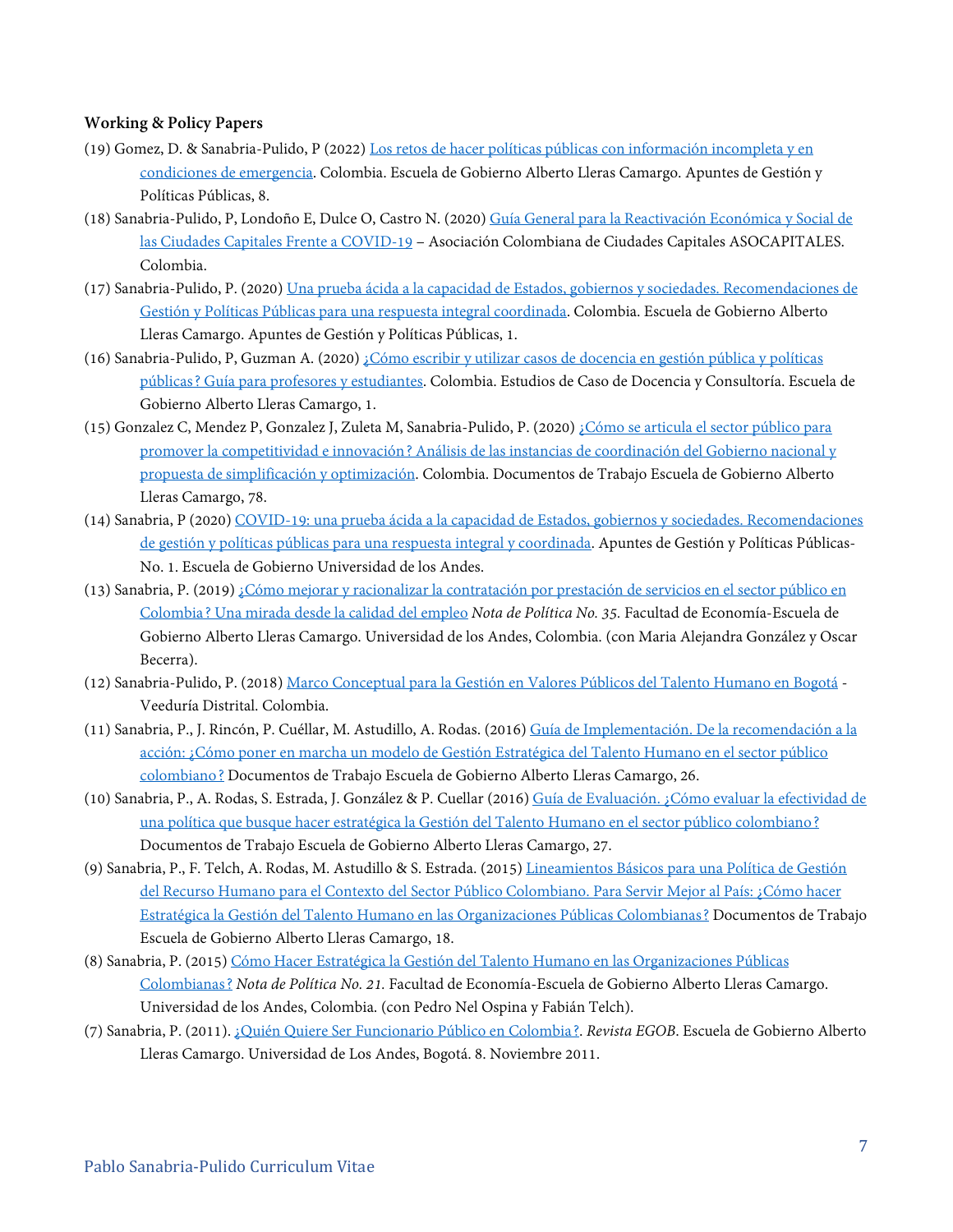- (6) Sanabria, P. (2010[\) Quiénes dirigen a los vallecaucanos? Caracterización de los altos funcionarios públicos del Valle del](http://repository.icesi.edu.co/biblioteca_digital/handle/10906/80772)  [Cauca y Cali.](http://repository.icesi.edu.co/biblioteca_digital/handle/10906/80772) *Documentos de Políticas Públicas* 2010-005. Observatorio de Políticas Públicas-POLIS. Universidad Icesi, Cali. ISSN 2011-5903.
- (5) Sanabria, P. (2010[\) Dos Pasos Hacia Adelante y Uno Hacia Atrás: Colombia y la configuración de un servicio civil](https://colaboracion.dnp.gov.co/CDT/Sinergia/Documentos/Boletin_Politica_Publica_Hoy_07.pdf)  [profesional y meritocrático.](https://colaboracion.dnp.gov.co/CDT/Sinergia/Documentos/Boletin_Politica_Publica_Hoy_07.pdf) *Boletín Política Pública* Hoy No. 7 Agosto-2010. Departamento Nacional de Planeación- Dirección de Evaluación de Políticas Públicas. Bogotá DC ISSN 2215-8472
- (4) Sanabria, P., Solano, N y J. Corrales. (2010[\) Seguimiento a las Finanzas Públicas de Cali 2007-2008,](http://repository.icesi.edu.co/biblioteca_digital/handle/10906/2300) *Documento de Políticas Públicas* 2010-003, Abril de 2010. Cali: Universidad Icesi – Observatorio de Políticas Públicas – POLIS.
- (3) Sanabria, P. y M. Hurtado. (2008) [Análisis de algunos indicadores de Salud de Cali y perspectiva de política pública,](http://repository.icesi.edu.co/biblioteca_digital/handle/10906/3756) *Boletín POLIS Observatorio de Políticas Públicas* No. 4 Octubre de 2008. Cali: Universidad Icesi – Observatorio de Políticas Públicas – POLIS.
- (2) Sanabria, P., y Solano, N. (2008[\) Seguimiento a las Finanzas Públicas del Valle del Cauca 2004-2007,](http://repository.icesi.edu.co/biblioteca_digital/handle/10906/2225) Documento de Políticas Públicas 2008-001, Agosto de 2008. Cali: Universidad Icesi – Observatorio de Políticas Públicas – POLIS.
- (1) Sanabria, P (2008) [Temas Fundamentales para Cali y el Valle del Cauca 2008-2011.](http://repository.icesi.edu.co/biblioteca_digital/handle/10906/1718) Boletín Observatorio de Políticas Públicas No. 3 Febrero de 2008. Cali: Universidad Icesi – Observatorio de Políticas Públicas – POLIS.

#### **Works in progress**

- (1) Public Administration Reforms in Latin America: From the Legalist to the Post-Managerial State? (Book) Palgrave. (with Mauricio Dussauge and Diego Gantus)
- (2) Can good public servants help reduce corruption? Pro-Social Motivation and Crowd-out of Bribe Requests at Municipal Public Administrations. (with Laura Langbein and Nicolas Acevedo)
- (3) Who gets bribed? Social Capital and Corruption in Latin America (with Laura Langbein and Nicolas Acevedo)
- (4) Collaboration or subordination? Employee supervisor relationship and its relation on employees' motivation among Colombian public servants (with Mauricio Astudillo).
- (5) How do employees´ perceptions about the effectiveness of human capital management (HCM) affect the performance of subnational governments in Colombia? (with Sebastián Estrada)
- (6) A matter of wages? : Effects of public sector wage policies on the sector choice of highly educated professionals (with Nicolas Acevedo)
- (7) Socialization or attraction? The evolution of the relationship between public service motivation with preference and choice for public service jobs.
- (8) A crowding-out of public values? Managerialism vs. Weberian values in public sector reform in Latin America (with Cristian Pliscoff)
- (9) Our Crisis Future: Administrating Policies, Communities, and Governments (Book) Routledge. (with Kim Moloney, Gloria Billingsley, Bok Gyo Jeong, Tonya E. Thornton, and. Eric Zeemering.

## **PRESENTATIONS IN ACADEMIC CONFERENCES**

- ASPA Conference Riggs Symposium American Society for Public Administration (2021)
- BK-21 International Conference. International Perspectives on Public Policy and Administration. Seoul National University – George Mason University (2020)
- Annual Conference Network of Schools of Public Affairs, Policy and Administration NASPAA (2020, 2019, 2018, 2013, 2012)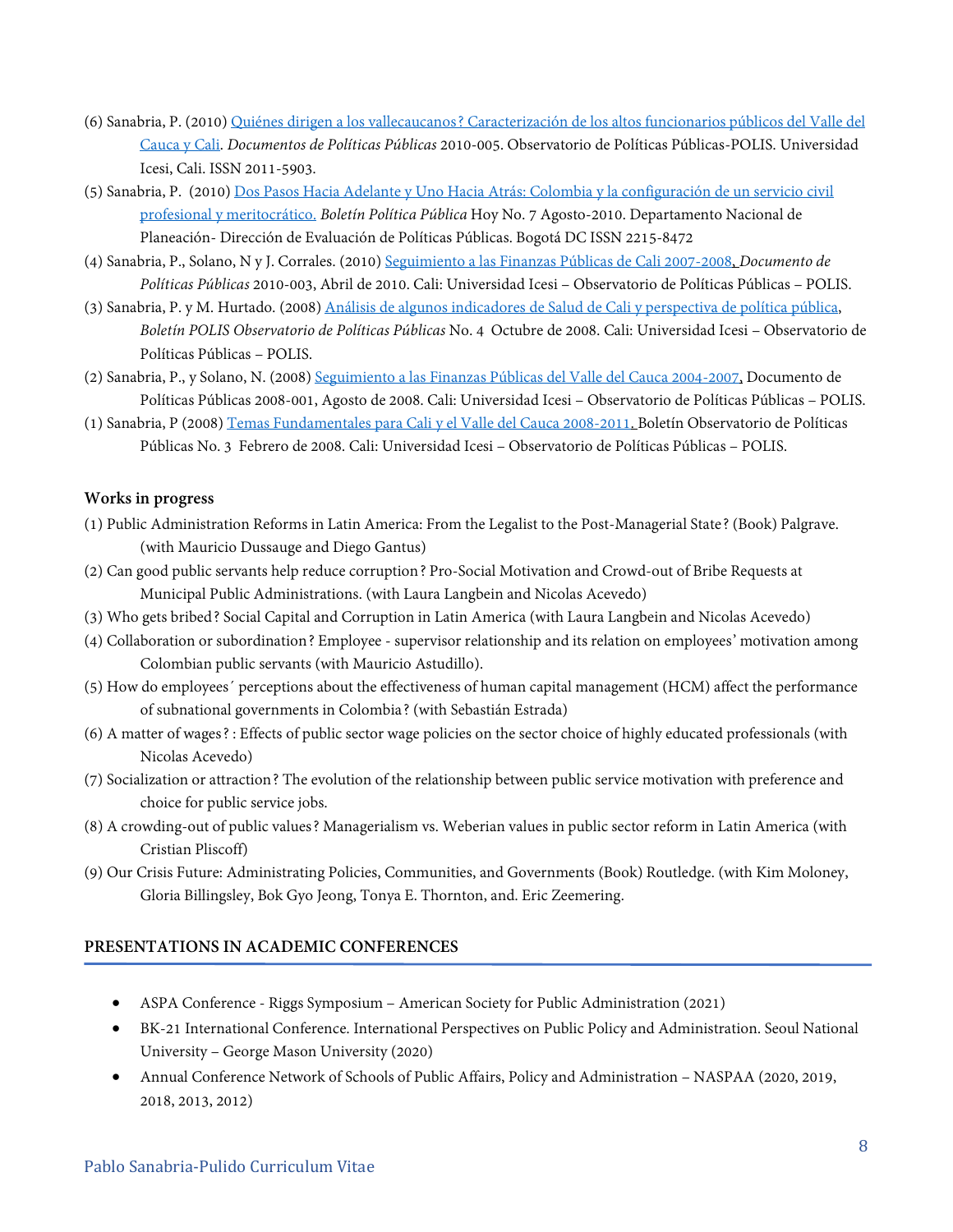- Elevating Public Service Motivation. Aspen Grove Conference. Brigham Young University. (2019)
- Seoul GSPA Conference Toward a Good Government in the New Developmental Era. (2019) Graduate School of Public Administration, Seoul National University.
- International Research Society for Public Management IRSPM (2019, 2018, 2017, 2016, 2015, 2014, 2013, 2012)
- TAD Transatlantic Dialogue European Group of Public Administration EGPA American Society for Public Administration ASPA (2017)
- Public Management Research Conference PMRC (2017, 2015, 2013, 2011)
- Latin American Center for Development Management CLAD (2019, 2016, 2012)
- JCPA and ICPA Forum Workshop (2016)
- Fall Research Conference Association for Public Policy Analysis and Management APPAM (2017, 2015, 2014, 2012)
- Midwest Political Science Association (2015)
- Inter-American Network for Public Administration Education INPAE (2018, 2017, 2016, 2015, 2014, 2013, 2009)
- IPMN. International Public Management Network. (2012)

## **SELECTED INVITED TALKS AND LECTURES**

- *Drivers of Self-reported Trust in Civil Servants* American University Department of Public Administration and Policy. October 21, 2021
- *Local Autonomy Index Colombia – Municipal Autonomy in Latin America* FINDEL Argentina, September 13, 2021.
- *Intergovernmental Cooperation in Multilevel Systems – The Case of Colombia*. Forum of Federations Canada IPEA Brazil, July 6, 2021.
- *Shaping Administration: The Role of Culture and Indigenous Knowledge in the MENA Region, India, sub-Saharan Africa, and Latin America*. Ferrel Heady Round Table (panel member). American Society of Public Administration (ASPA) Section on International and Comparative Administration (SICA). April, 2021
- *Enfoques Teóricos de Políticas Públicas: Desarrollos Contemporáneos para América Latina*. Latin American Faculty of Social Sciences - FLACSO Mexico, March 26th, 2021
- *The Challenges of Open Government in Latin America*. Academic Days on Open Government and Digital Issues. IMODEV Université Paris 1 Pantheon Sorbonne. France, November 3rd, 2020
- *Modernización de la Gestión Pública en América Latina* –Universidad de Chile Instituto de Asuntos Públicos, November, 2020
- *Descentralización y Gestión de la Pandemia: Experiencias desde Iberoamérica*. International Seminar Instituto Chileno de Estudios Municipales. Universidad Autónoma de Chile, July 23rd, 2020.
- *Administración Pública y Enseñanza frente a la Crisis del COVID-19*. Instituto Nacional de Administración Pública. Mexico. July 15th, 2020.
- *Comments to the Report Economía y Desarrollo (RED) 2019 "Integridad en las Políticas Públicas"*. CAF Development Bank of Latin America, February 27th, 2020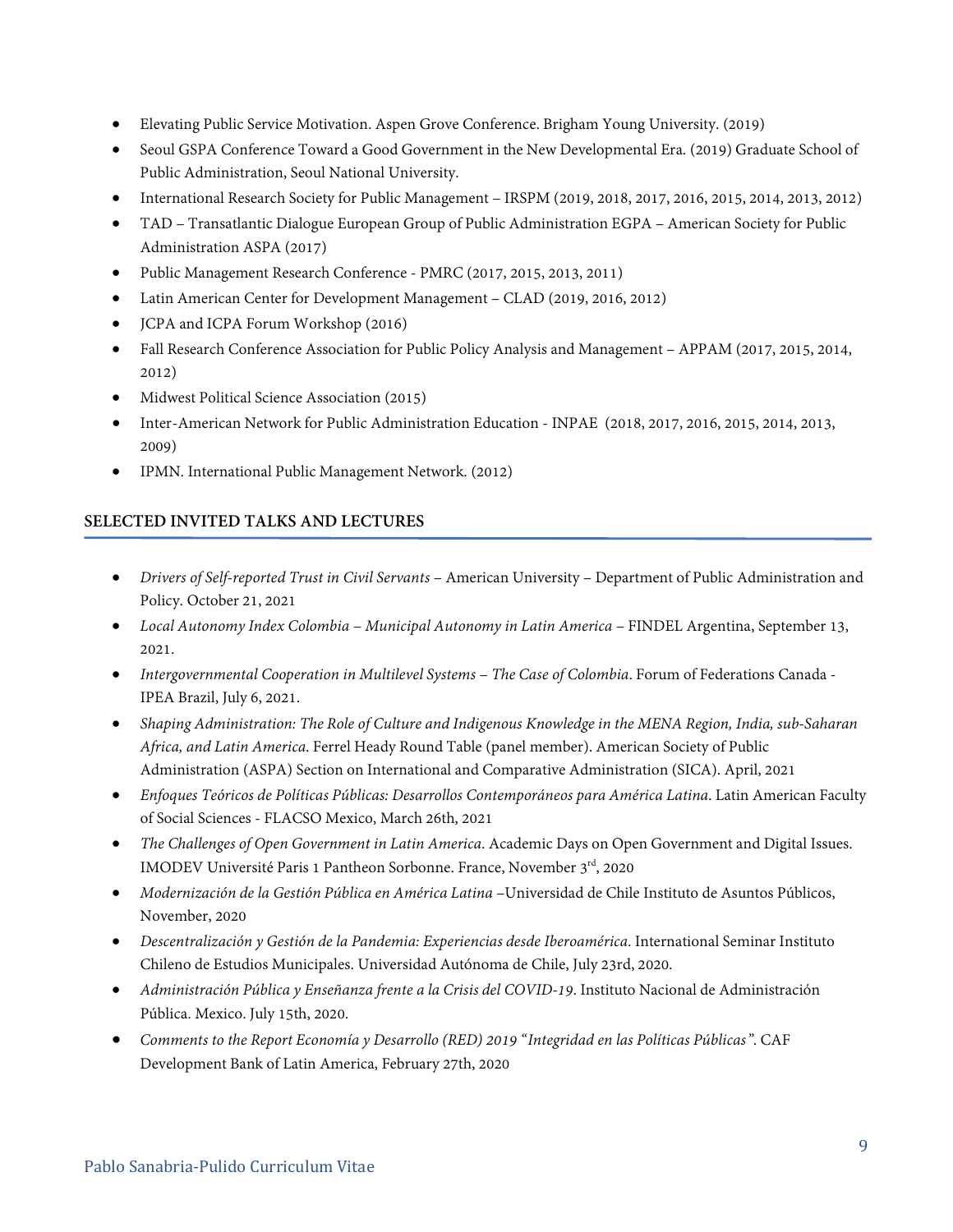### **SELECTED RESEARCH GRANTS**

(8) Territorial Associative Schemes' Performance Project. Role: PI. Funded by the World Bank. USD 33,831. (2020) (7) Analysis of the Skills and Capabilities of the Personnel of Colombia´s National Agency for Legal Defense. Role: PI. Funded by Inter-American Development Bank IDB and the National Agency for Legal Defense. USD 14,360. (2020) (6) The Pan-American Games of Cali 1971. Analysis of the Effects on Local Planning, Public Administration and Administrative Capacity. Role: Co-PI. Secretary of Culture Mayor of Santiago de Cali. USD 3,000. (2020) (5) Proposal for the simplification and optimization of the national government bodies related to competitiveness and innovation. Role: Co-PI. Funded by: Swiss Foundation for Technical Cooperation Swisscontact. USD 115,000. (2020) (4) Guidelines for the Social and Economic Revitalization of the Capital Cities of Colombia. Role: PI. Funded by: National Association of Capital Cities of Colombia-Asocapitales. USD 39,000 (2020) (3) Public Value, Collaborative Governance and Public Policy: The Case of the (nonprofit) Caja Colombiana de Subsidio Familiar – Colsubsidio. Role: PI. Funded by Colsubsidio. USD 80,000. (2018)

(2) Analysis of the Administrative Reform of the Municipality of Cali Colombia Role: PI. Funded by: Cali Chamber of Commerce. USD 14,000 (2016)

(1) Project to Formulate Guidelines for the Design, Implementation and Evaluation of a Human Resources Policy that Promotes Innovation and Effectiveness in Colombian Government. Role: PI. Funded by Colombia´s Ministry of Science and Technology -DAFP-ESAP. USD 700.000. (2012)

#### **AWARDS AND HONORS**

- Paper with Laura Langbein selected as one of the Classics of Comparative Policy Analysis by the Journal of Comparative Policy Analysis
- Best Comparative Paper Award Association for Public Policy Analysis and Management APPAM and International Comparative Policy Analysis ICPA Forum with Laura Langbein, APPAM Fall Conference 2015.
- Selected by American University School of Public Affairs as one of its 80 featured members in its 80th anniversary.
- Classified as Senior Researcher by the Colombian Ministry of Science and Technology
- Fellowship International Academic Program Real Colegio Complutense at Harvard University.
- Professorial Development Program –Universidad de los Andes, Colombia.
- American University Graduate Honor Award
- Colfuturo Scholarship for PhD studies.
- Fellowship, Kiel Institute for the World Economy.
- Simon Bolivar Scholarship for Graduate Studies in the UK, Chevening Scholar.
- National Planning Department ICETEX Scholarship for Graduate Studies Abroad.
- Fellowship Universidad Complutense de Madrid Universidad Carlos III.
- IDB– CAF–Uniandes Scholarship for Graduate Studies in the School of Economics Universidad de los Andes.
- BA in Economics graduation project featured as one of the three best in the country by the economic newspaper Portafolio.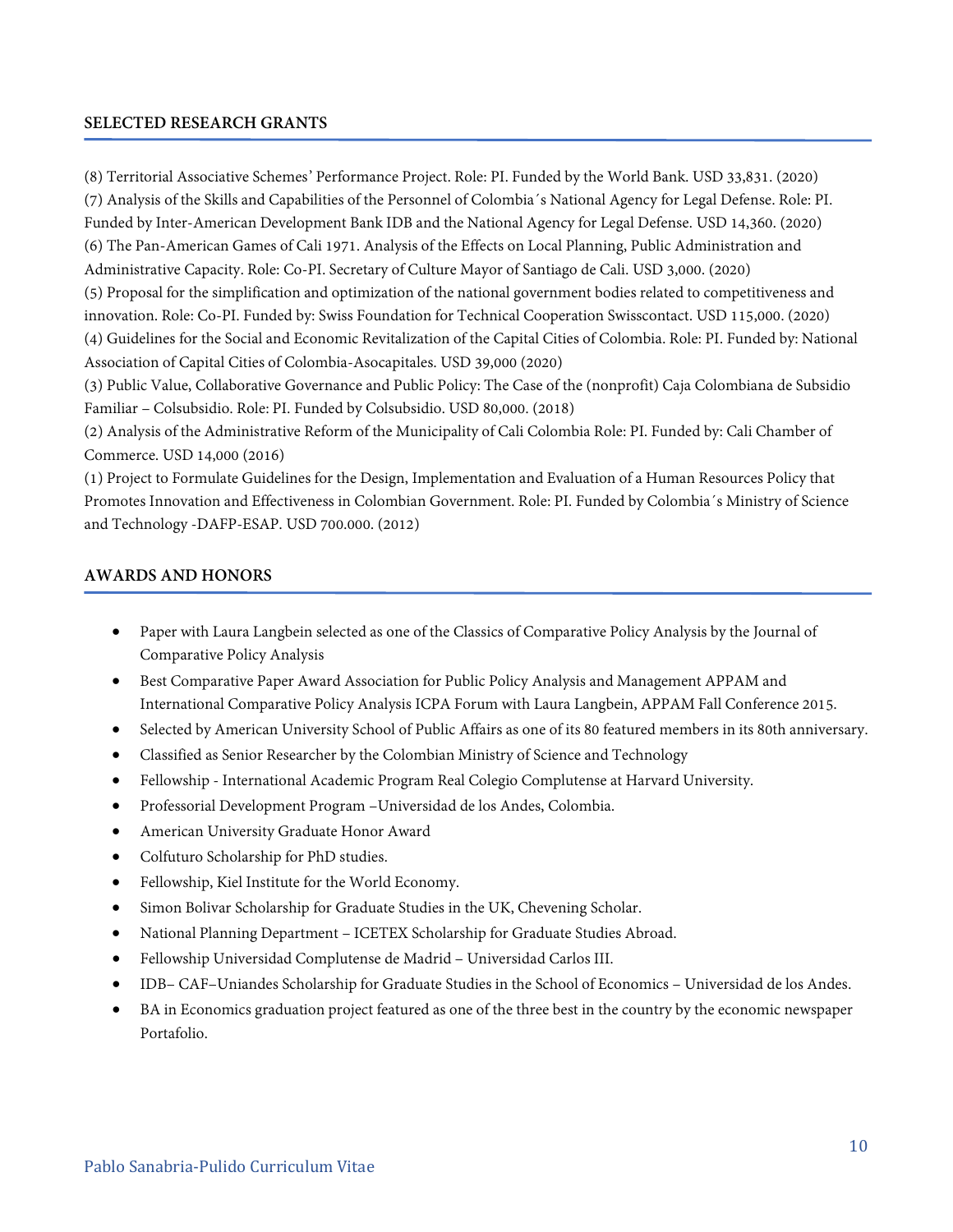## **SERVICE TO THE PROFESSION**

- Member Keith Provan Award Committee Academy of Management 2022
- Member International Academic Review Panel Development Plan School of Government Catholic University of Chile 2020-2025
- Associate editor for International Outreach Review of Public Personnel Administration (ROPPA). 2021-present
- Editorial Board Member:
	- o Public Administration (PA), (2017-present)
	- o Public Administration Review (PAR) (2019-present)
	- o Gobernar Journal (2017-present)
	- o Asia Pacific Journal of Public Administration (APJPA), (2020 present)
	- o Journal of Policy Studies (2021-present)
- Associate Editor: Gestión & Política Pública, CIDE-Mexico. 2018- present
- Member Ad-Hoc Pandemic Committee American Society for Public Administration (ASPA) 2021-present
- Member Keith Provan Award Committee Academy of Management 2021
- Member Scientific Committee NASPAA Conference 2020.
- Member Executive Committee NASPAA (Network of Schools of Public Policy, Affairs, and Administration. 2018- 2021).
- Co-Convenor Special Interest Group Human Resource Management for the Public Sector International Research Society for Public Management (2017-present)
- Member Public Administration Review (PAR) Chester Newland Award Committee 2022
- Member Haldane Prize for Best Article Committee Public Administration 2018
- Member Executive Committee Inter-American Network of Public Administration INPAE. 2015-2020
- Vice-President for Latin America and the Caribbean International Research Society for Public Management IRSPM, 2012-2018
- Member Scientific Committee IRSPM Conference 2014 Ottawa, Canada.
- Manuscript Reviewer:
	- o *Public Administration Review*
	- o *Public Management Review*
	- o *Public Administration*
	- o *Journal of Public Administration Research and Theory*
	- o *Publius: The Journal of Federalism,*
	- o *Review of Public Personnel Administration*
	- o *Public Management Review*
	- o *Australian Journal of Public Administration*
	- o *Public Performance and Management,*
- o *Journal of Public Policy,*
- o *Administrative Theory & Praxis*
- o *Journal of Public Affairs Education*
- o *Local Government Studies*
- o *Public Personnel Management,*
- o *Information Polity*
- o *International Review of Administrative Sciences,*
- o *Brazilian Journal of Public Administration*
- o *World Bank*
- o *Interamerican Development Bank*.